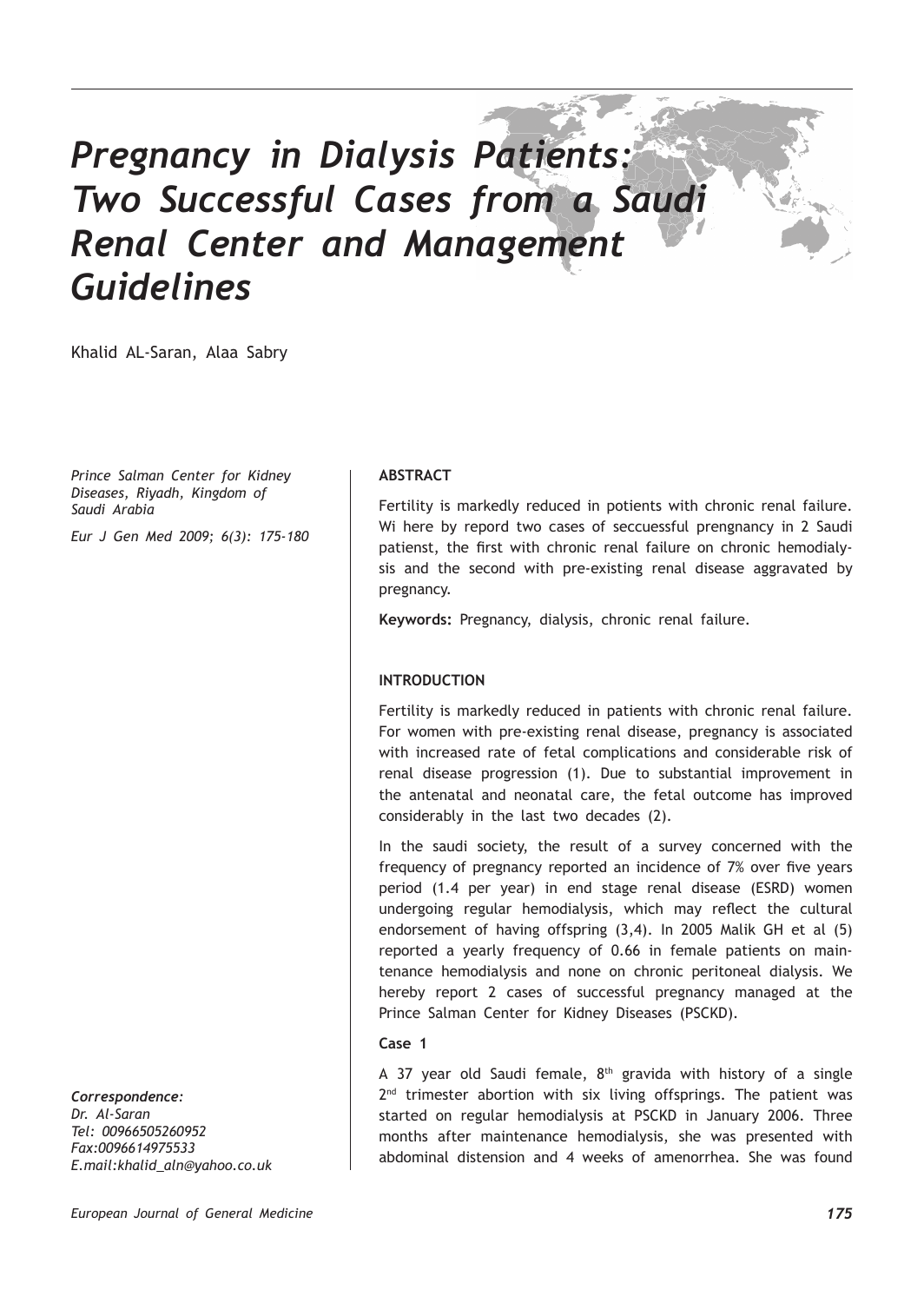to be pregnant following a blood test, which was confirmed by a pelvi-abdominal ultrasonography. Her dialysis prescription consisted of 3 extended weekly sessions due to her refusal of daily dialysis (7 hours each with a dialysate flow rate of 800 ml/min). Her eKt/V was between 3 to 3.7 (she was passing 400 mL urine/day with estimated GFR of 4.9 mL/min/1.73 m2 ). Her normalized protein catabolic rate (nPCR) was 1.46, Blood gas analysis revealed ph of 7.36 and  $HCO<sub>3</sub>$  of 24.2, serum calcium 2.26 mmol/L and serum phosphate 1.17 mmol/L. Programmed adjustment of the dry weight was done by revising the estimated dry weight weekly to an expected weight gain during progression of pregnancy, in discussion with the obstetric team. Her medications consisted of; Erythropoietin, which its dose was increased from a mean weekly dose of 8000 units to 14000 units during pregnancy (to maintain a hemoglobin level of 10 gm/ dl). Iron requirement was also increased from oral ferrous fumarate (100 mg/day) to IV iron saccharate (100 mg/weekly). She also received Calcium carbonate 1500 mg/day as phosphate binder, multivitamins and folic acid. Her mean pre-dialysis blood urea nitrogen (BUN) was 15.13 mg/dl.The blood pressure was controlled without antihypertensive medication. On the 30<sup>th</sup> week of pregnancy she had a pre-term vaginal delivery of a viable premature baby weighing 2.3 kg who had an uneventful neonatal period.

# **Case 2**

A 36 year old female patient,  $9<sup>th</sup>$  gravida with 4 living offsprings and four abortions who had a history suggestive of chronic glomerulonephritis. Her first pregnancy was complicated by pre-eclampsia, nevertheless it was completed successfully, and the following 3 successful pregnancies were uncomplicated.

During the first trimester of her 9<sup>th</sup> pregnancy (March 2006), she developed lower limb oedema and felt unwell with persistent nausea and vomiting. Her urinalysis revealed proteinuria (3+) and her biochemical investigations revealed high plasma creatinine (15.56 mg/dL) and BUN (74 mg/dl) values and diagnosed as end stage renal disease (ESRD). Renal biopsy was not done in view of the history of chronic glomerulonephritis and patient's refusal. She was maintained on hemodialysis (HD) since that time. She was transferred for HD in our center at the 20<sup>th</sup> week of gestation. The dose of dialysis was increased to 6 hours daily HD sessions a week.

A eKt/V of 2 was achieved (she was passing 350 ml urine/day with estimated GFR of 4.07 ml/min/1.73 m<sup>2)</sup> and a mean pre-dialysis BUN of 12.65 mg/dl. Her nPCR was 1.24, Blood gas analysis revealed ph of 7.35 and HCO3 of 23.1, serum calcium 2.23 mmol/L and serum phosphate 1.52 mmol/L. Programmed adjustment of the dry weight was done by revising the estimated dry weight weekly to an expected weight gain during progression of pregnancy, in discussion with the obstetric team. Her medications consisted of;  $\alpha$  methyl dopa (500 mg TID - with dose adjustment when necessary for tight BP control: below 120/80 mmHg), folic acid 5mg OD, Calcium carbonate (600 mg TID). As expected, erythropoietin and iron requirements were increased during her pregnancy (Erythropoietin from a weekly dose of 6000 to a mean of 14000 units), Iron saccharate (100 mg IV once every week) instead of 100 mg/day of oral ferrous fumarate. Her serum albumin ranged between 2.8 and 3 gm/dl and her hemoglobin ranged between 8.33 and 9.74 g/dl.

In both cases, in addition to routine pregnancy care, fetal well-being was monitored by way of serial ultrasound assessment of biophysical profiles, doppler studies, and estimated fetal weights. At 32<sup>nd</sup> week's gestation the patient's blood pressure increased despite an increasing dose of  $\alpha$ -methyldopa and she developed proteinuria. A diagnosis of pre-eclampsia necessitated a cesarean section that resulted in a single viable girl weighing 1.7 kg who had an uneventful neonatal period.

# **DISCUSSION**

The incidence of pregnancy and successful outcome in patient on dialysis has increased in recent years. However, fetal and maternal morbidity remain significant (6).

In 1971 Confortini et al. (7) reported the first successful pregnancy in a woman on chronic hemodialysis HD.

In 1980, the European Dialysis and Transplant Association (EDTA) reported a pregnancy incidence of 0.9% (8). Recent publications report pregnancy in 1–7% in women on chronic dialysis (9,10). Moreover, pregnancy in contemporary women on dialysis is more likely to be successful, with 30–50% of pregnancies resulting in delivery of surviving infant (11, 12).

The results of a survey of pregnancy in the HD popu-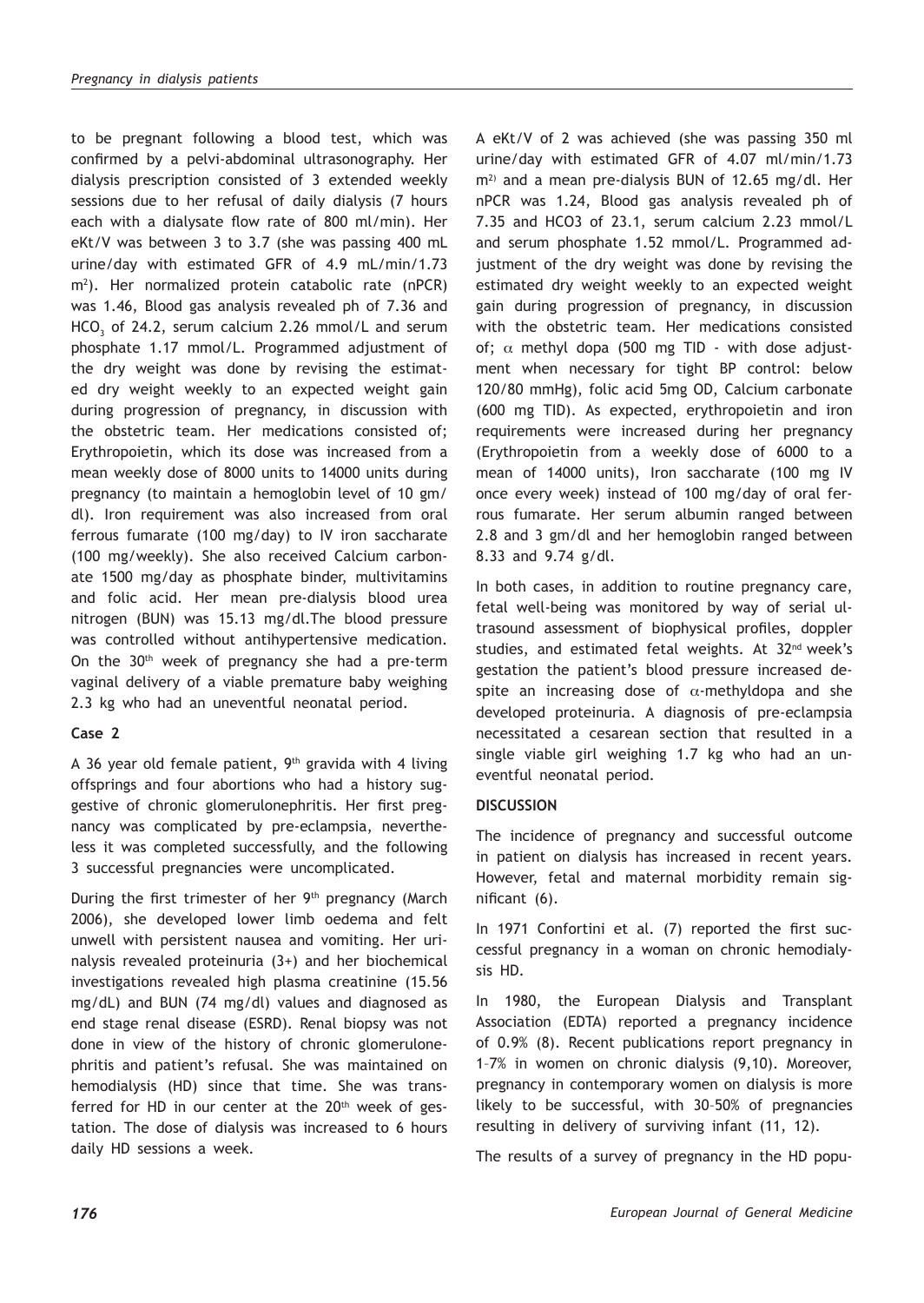lation in the Kingdom of Saudi Arabia over 5 years (1985 to 1990) showed a frequency of 7% (27 among 380 women on HD) with 37% successful outcome (10 patients had successful outcome) (3).

Compared with reports from the 1980s, regular menstrual periods are more often noted by contemporary premenopausal women on dialysis (13). The effects of improved dialysis and anemia management on the ability to conceive could increase the likelihood of conception in dialysis patients and thus the reported incidence of pregnancy.

Early diagnosis of pregnancy in ESRD requires careful attention as irregular menses, amenorrhea and nausea are common in this group and elevated betasubunit of human chorionic gonadotropin has been observed in some patients with renal failure which may give a false-positive pregnancy test while late diagnosis delays the intensive antenatal care and reduce the successful outcome (1).

In one of our cases, these symptoms were first attributed to inefficient dialysis before pregnancy was diagnosed, as urine testing for pregnancy is not reliable. As recommended, we used abdominal sonography to confirm pregnancy and assess gestational age as soon as we were informed about the pregnancy. Therefore, in such cases we suggest a blood pregnancy test [to estimate B subunit of

human chorionic gonadotrophin (HCG) in blood] to be done prior to any abdominal x-ray if there an abdominal complaint.

The number of successful pregnancies in dialysis patients has improved over the years (14). The outcome is better in patients who conceived before starting dialysis compared with those who became pregnant while on dialysis (11). An increase in the congenital anomalies is also documented in pregnancies on dialysis (11).

In our view, these figures should be interpreted with caution for a number of reasons. Firstly, there are no comprehensive prospective studies of conception among women with ESRD. Secondly, the literature addressing pregnancy in women on dialysis is composed primarily of survey studies, single center retrospective reviews, and case reports. Thirdly, pregnancies ending in the first or second trimester by elective or spontaneous abortions are variably included. Thus reporting bias may confound the results.

Since 1980s, the infant survival rate has improved from 20-30% (15) up to 50% in 2003 (10). This improved infant survival rate is probably due to the care provided by a multidisciplinary management team, characterized by close collaboration between patients, nephrologists, dialysis staff, obstetricians, and neonatologists.

Despite improved infant survival, half of pregnancies in women on dialysis are not successful; the proportion of neonatal deaths remains higher than in the general population. Infants born to women on dialysis are usually premature, with an average gestational age of 32 weeks. Although these infants typically weigh less than 2000 gram, birth weights correspond to gestational age and thus intrauterine growth retardation does not appear to be more common than in the general population (15). On the hand the National Registry of Pregnancy in Dialysis Patients reported that 36%of infants born to women who conceived after starting dialysis weighted less than 1500 gram at birth and 28% were small for gestational age (8). Our cases are in agreement with earlier reports regarding gestational age as we also failed to prolong gestational age beyond 32 weeks, despite the maximum multidisciplinary care we tried to provide.

Multiple causes of premature delivery exist, including polyhydramnios, maternal hypertension, and premature rupture of the membranes (14). Polyhydramnios which has been postulated to occur in response to the high placental BUN concentration and fetal solute diuresis, giving rise to excessive amniotic fluid accumulation (16). Since increasing dialysis frequency lowers predialysis BUN levels, adequate dialysis may reduce the occurrence of polyhydramnios and thus lower the risk of premature labor (1). Increasing the dialysis dose prolongs gestation, resulting in a higher infant birth weight and thus an infant with better chance of survival (3,17).

Despite the fact that no randomized prospective trials of pregnant women on dialysis exist, retrospective data suggest maintaining predialysis BUN values at ≤ 50 mg/dl is an appropriate goal (16,18). Beyond 16 to 20 weeks, the dialysis dose will probably need to be increased in order to maintain a predialysis BUN ≤50 mg/dl. Pregnant women on dialysis will generally require 16–24 hours of HD each week. Due to the potential for fetal malformations with formaldehyde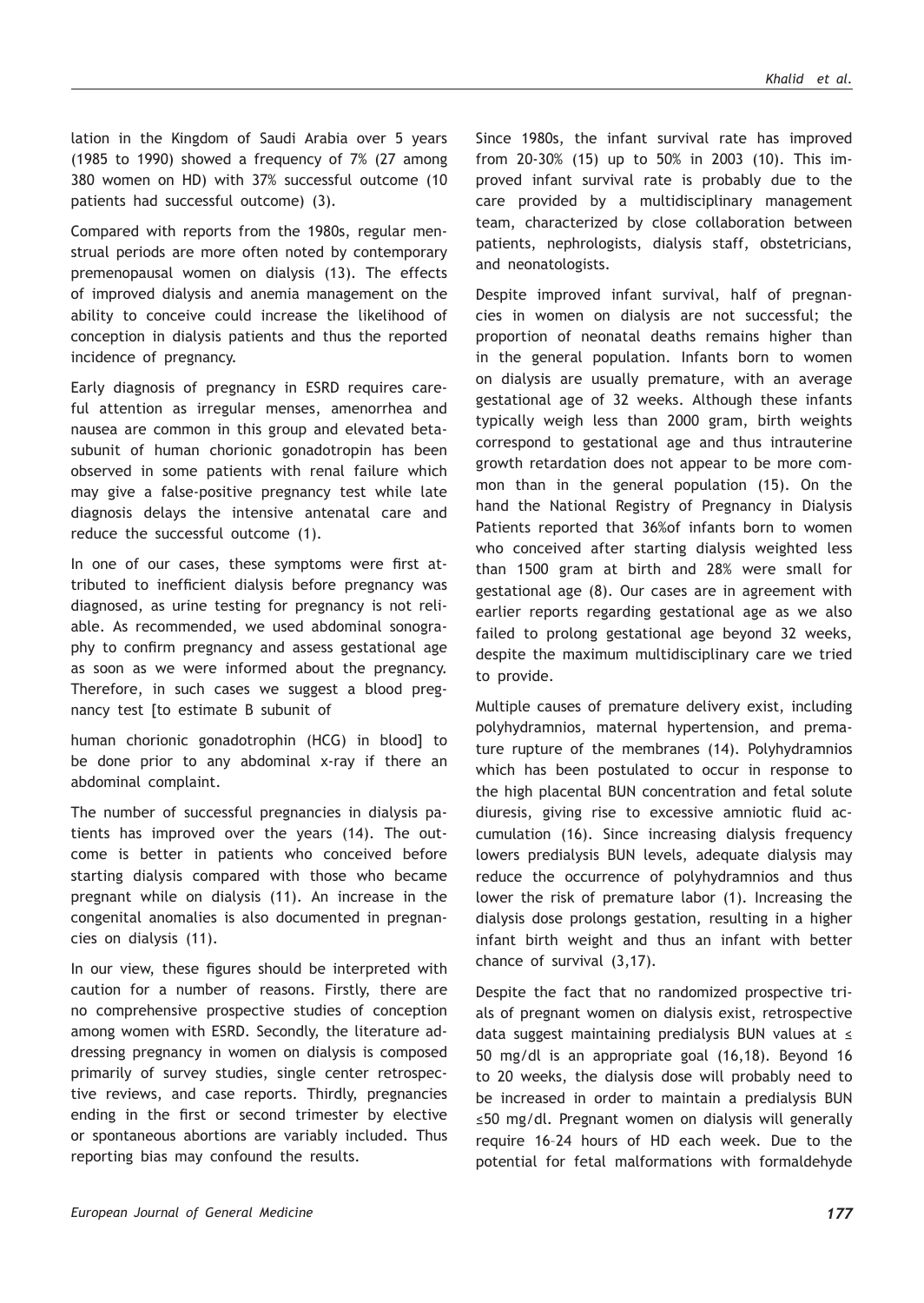or ethylene oxide exposure, biocompatible, non-reuse dialyzers are recommended (19).

In one series, fetal mortality was directly proportional to maternal blood urea nitrogen level, with no successful pregnancies occurring in patients with BUN greater than 60 mg/dL (10). In our two cases the mean pre-dialysis BUN was maintained at (15.13 mg/ dl and 12.65 respectively) during pregnancy which may contributed in part to the successful outcome.

In the largest study to date, the Registry for Pregnancy in Dialysis Patients reported a significant correlation between hours spent on dialysis therapy and improved fetal outcome. The increase in dialysis time seems to improve the pregnancy outcome and offer several advantages: It ensures less uremic environment to the fetus and allows the mother more liberal diet (Potassium and protein), it may help to control hypertension and fluid intake and may also reduce the amplitude of blood voulme and electrolyte shifts (21). This is consistent with our results as in both cases dialysis treatment was intensified (up to daily dialysis in case 2) resulting in viable mature babies.

In addition to the effects on fetal birth weight and the development of polyhydramnios, more frequent dialysis is likely to minimize shifts in maternal intravascular volume. By maintaining lower

ultrafiltration goals per treatment, episodes of maternal hypotension during dialysis can be minimized and compromised fetoplacental blood flow avoided. Stable maternal hemodynamics may also contribute to longer gestation. Estimating appropriate target weights for pregnant women on dialysis may be difficult. Allowances must be made for fetal and placental growth as well as the 30% increase in plasma volume that occurs with pregnancy. After the first trimester, weight gain is usually linear and is approximately 1 pound/week (21). Ultrafiltration goals can be adjusted based on this expected pregnancy-induced weight gain. Maternal diastolic blood pressure should be maintained in the 80–90 mmHg range (20).

Similarly dialysate adjustment may be needed to maintain appropriate levels of serum calcium and to avoid hypocalcemia and/or post-treatment hypercalcemia (19). Since the placenta converts some 25-hydroxyvitamin D3 to 1, 25-dihydroxyvitamin D3, adjustment of vitamin D may be required during pregnancy and should be guided by measurement of levels of vitamin D, parathyroid hormone, calcium and phosphorus (22). Because dialysis frequency is increased during pregnancy, a higher dialysate potassium concentration will usually be required to avoid hypokalemia.

Anemia occurs during pregnancy and pregnant dialysis patients require intensive anemia management. Erythropoietin has been given safely to pregnant dialysis patients (21). Erythropoietin doses need to be increased by approximately 50% in order to maintain target hemoglobin levels of 10–11 g/dl. The reason for the higher erythropoietin doses is unknown, but pregnancy-induced increased vascular volume with subsequent hemodilution and possibly erythropoietin resistance due to enhanced cytokine production during pregnancy may contribute (22). A target hematocrit between 30 and 35 was recommended (20). Observational studies suggest that maternal erythropoietin does not cross the placental barrier and do not directly affect the fetus (23). This is consistent with our results, as Erythropoietin doses were increased (by more than 70% and 100% in case 1 and 2 respectively) to maintain hemoglobin level comparable to that before pregnancy.

In addition, frequent monitoring of iron stores is also required during pregnancy. Intravenous iron appears to be safe (1,21,23). Therefore, Grossman et al. (23) recommended an IV 500 mg dose of iron, administered as soon as pregnancy is diagnosed if transferin saturation is less than 30%.

Low-dose aspirin to prevent preeclampsia was suggested (19), and although heparin appears to be safe during pregnancy, minimizing the dose is recommended (19,20).

Hypertension is the most frequently reported maternal complication in this population, occurring in 42–80% of these women (9,20). Because maternal hypertension is associated with at least half of the cases of obstetric hemorrhage, abruptio placentae, and anemia, pregnant women on dialysis are more likely to experience these complications. However, such complications are rarely reported (3,23). Antihypertensive medications are often required and the mainstays of treatment are methyldopa, B-blockers, and hydralazine. In cases of severe hypertension, clonidine and calcium channel blockers have been used safely (19- 23). In one of our cases, hypertension was difficult to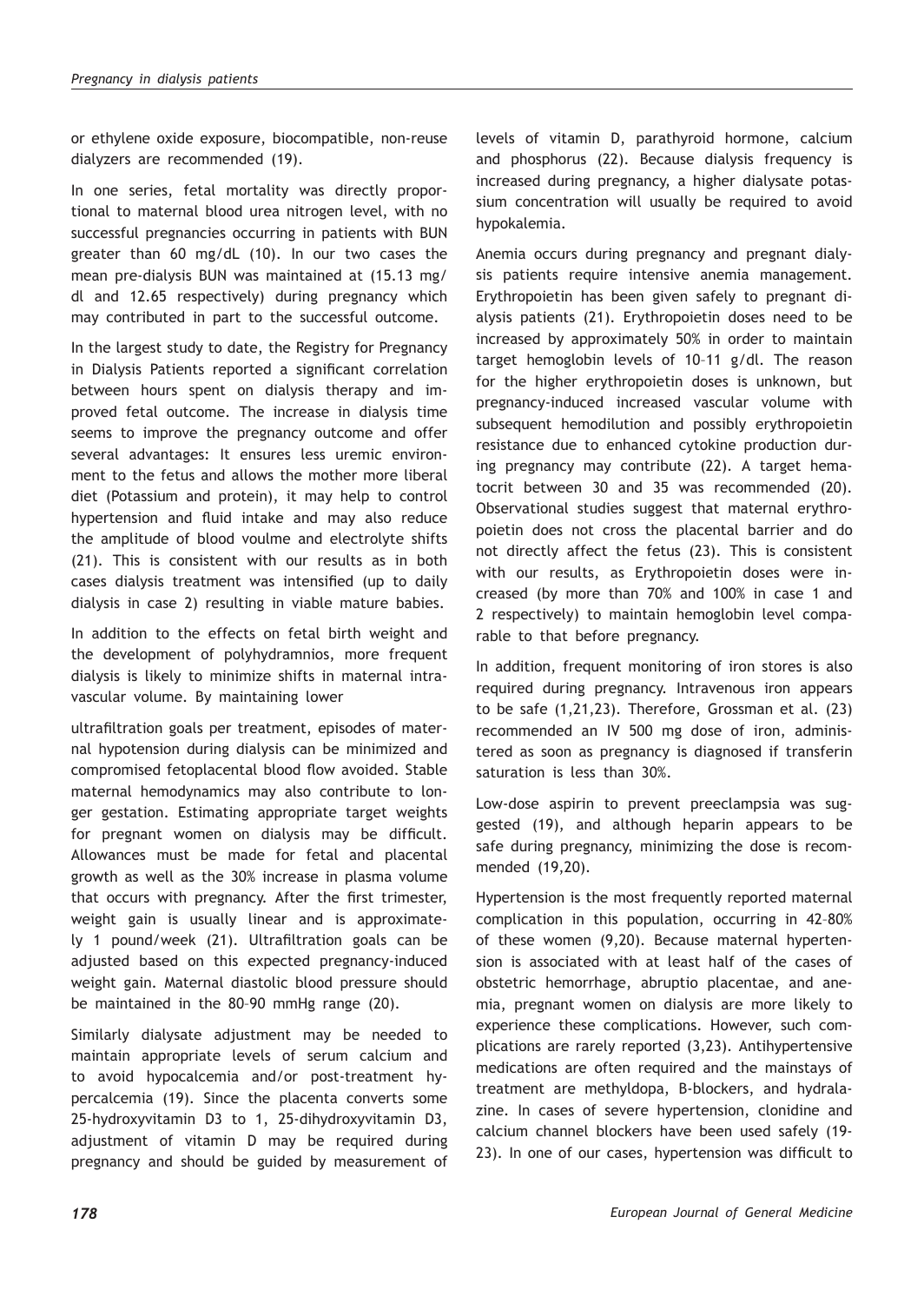control after 30 weeks of gestation despite maximum dose of methyldopa, necessitating elective termination. However, the other case remained normotensive without any antihypertensive medications throughout pregnancy after intensified dialysis.

There is little information on the nutritional status of pregnant dialysis patients, but 1 g/kg/day protein intake plus an additional 20 g/day for fetal development has been suggested (17,18,24). Giatras et al (20) suggested additional protein intake for fetal development up to 1.8 g/kg/day. Folate supplementation is required, particularly early in fetal development. Replacement of water-soluble vitamins should be continued during pregnancy (17).

Maternal mortality is very low and rarely reported (3,11). Cesarean section delivery is common among women on dialysis and is most often prompted by premature rupture of membranes.

In summary, we hereby report two cases of successful pregnancy in 2 saudi patients, the first with chronic renal failure on chronic hemodialysis and the second with pre-existing renal disease aggravated by pregnancy.

We advise that all aspects of dialysis, including duration, adequacy, nutrition, anemia, calcium & phosphate metabolism and BP control need to be closely followed throughout the course of pregnancy. With careful monitoring and intensive hemodialysis, a successful outcome is possible. Furthermore, a successful pregnancy in woman on dialysis requires collaboration among nephrologists, dialysis unit staff and obstetricians. Finally, since pregnancy can occur in woman on dialysis, health care providers should discuss fertility and contraception with their premenopausal dialysis patients.

#### *REFERENCES*

- *1. Hou S. Pregnancy in chronic renal in sufficiency and end-stage renal failure. Am J Kidney Dis 1999; 33: 235-52.*
- *2. Jean L. Holley and Sai Subhodhini Reddy. Pregnancy in Dialysis Patients: A Review of Outcomes, Complications, and Management. Seminars in Dialysis 2003; 16: 384–7.*
- *3. Souqiyyeh MZ, Huraib OS, Abdul Ghayoum MS, Aswad S. Pregnancy in chronic hemodialysis patients in the kingdom of Saudi Arabia. Am J Kidney Dis 1992; 3: 235-8.*
- *4. Sulaiman I. Pregnancy in hemodialysis patients. Saudi J. Kidney Dis Transplant 1997; 8: 32-5.*
- *5. Malik GH, Al-Harbi A, Al-Mohaya S, et al. Pregnancy in patients on dialysis-experience at a referral center. J Assoc Physicians India 2005; 53: 937-41.*
- *6. YooJ, unnikrishnan D, Lwin LN, Uillanueva Hjand Tannenbeg AM. Successful triplet pregnancy in a patient on chronic hemodialysis. Nephrol Dial Transplant 2004; 19: 994-7.*
- *7. Confortini P, Galanti G, Ancona G, Giongo A, Bruschi E, Orenzini E. Full term pregnancy and successful delivery in a patient on chronic hemodialysis. Proc Eur Dial Transplant Assoc 1971; 8: 74–80.*
- *8. Registration Committee of the European Dialysis and Transplant Association: Successful pregnancies in women treated by dialysis and kidney transplantation. Br J Obstet Gynecol 1980; 87: 839–45.*
- *9. Toma H, TanabeK, Tokumoto T,Kobayashi C, Yagisawa T. Pregnancy in women receiving renal dialysis or transplantation in Japan: A nationwide survey. Nephrol Dial Transplant 1999; 14: 1511–6.*
- *10. ChaoA-S, Huang J-Y, Lien R, Kung F-T, Chen P-J,Hsieh PCC. Pregnancy in women who undergo long-term hemodialysis. Am J Obstet Gynecol 2002; 187: 152–6.*
- *11. Okundaye I, Abrinko P, Hou S: Registry of pregnancy in dialysis patients. Am J Kidney Dis 1998; 31: 766–73.*
- *12. Bagon JA, Vernaeve H, DeMuylder X, Lafontaine JJ, Martens J, VanRoose G. Pregnancy and dialysis. Am J Kidney Dis 1998; 31: 756–65.*
- *13. Holley JL, Schmidt RJ, Bender FH, Dumler F, Schi M. Gynecologic and reproductive issues in women on dialysis. Am J Kidney Dis 1997; 29: 685–90.*
- *14. Levy DP, Giatras I, Jungers P. Pregnancy and end stage renal disease-past experience and new insights. Nephrol Dial Transplant 1998; 13: 3005–7.*
- *15. Rizzoni G, Erlich JHH, Broyer M, Brunner FP. Successful pregnancies in women on renal replacement therapy: Report from the EDTA registry. Nephrol Dial Transplant 1992; 7: 279–87.*
- *16. Hou SH. Pregnancy in women on hemodialysis and peritoneal dialysis. Baillieres Clin Obstet Gynecol 1994; 8: 481–500.*
- *17. Hull AR. More dialysis appears beneficial for pregnant ESRD patients (at least in Belgium). Am J Kidney Dis 1998; 31: 863–7.*